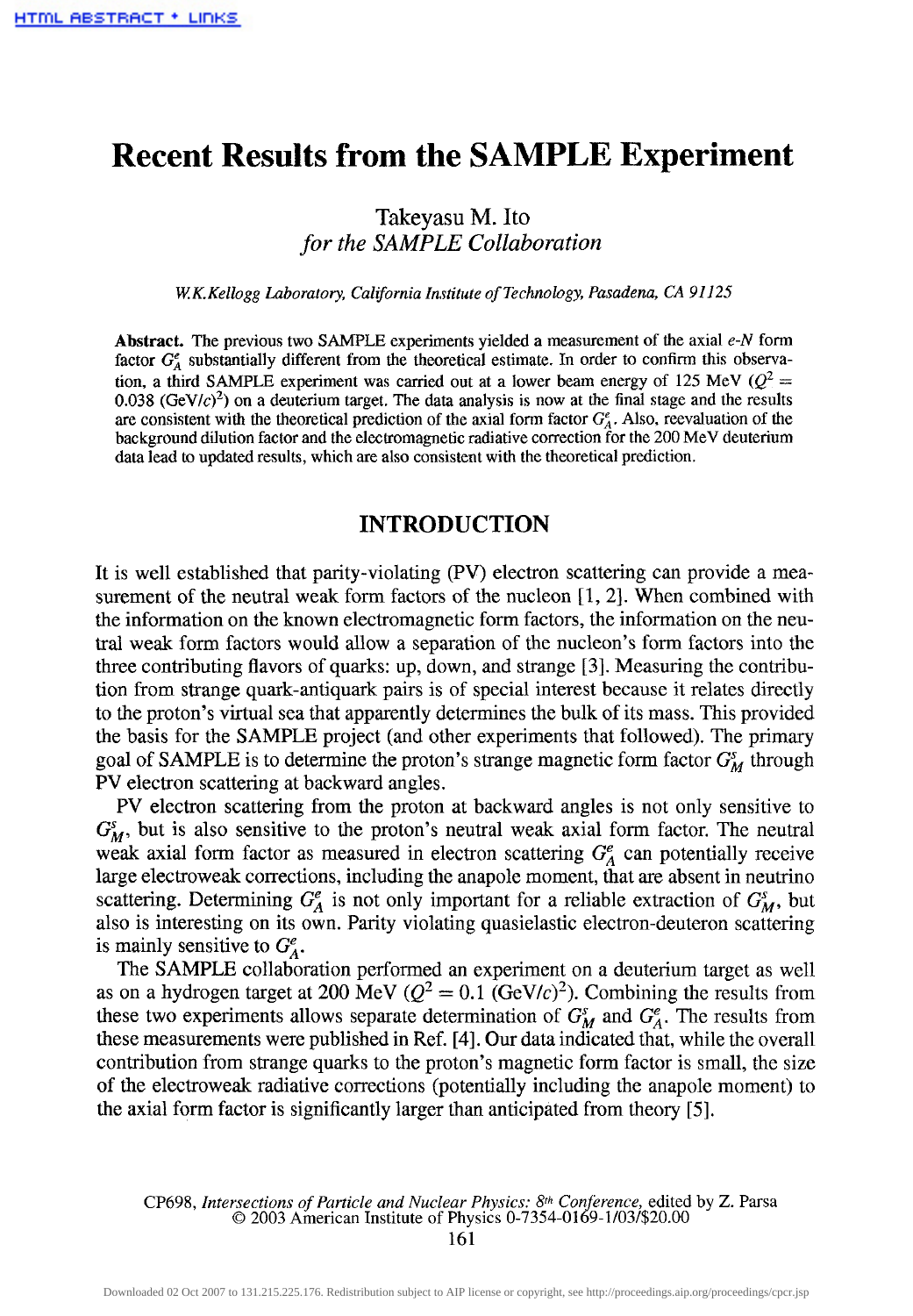These results stimulated considerable interest among theorists. Many different processes and effects were studied for their potential contributions to the axial form factor, including the anapole moment [5-8], nuclear effects including two body currents [9], and the parity violating hadronic interaction [10, 11], Despite intensive efforts, the discrepancy between the theoretical prediction and the experimental value was not reconciled.

#### **SAMPLE HI EXPERIMENT**

In order to experimentally confirm these results, we performed a third SAM-PLE experiment, with a deuterium target at a lower beam energy of 125 MeV  $(Q^2 = 0.038$  (GeV/c)<sup>2</sup>). Just like the 200 MeV experiment with a deuterium target, this experiment would mainly be sensitive to  $G_A^e$ . Since the PV asymmetry in the cross section is (to first order) proportional to  $Q^2$ , the expected asymmetry would be roughly 3 times smaller than that for 200 MeV. The cross section, however, is larger roughly by a factor of 2, and since it was expected (and was later experimentally confirmed) that the background level for 125 MeV would be the same as that for 200 MeV, we would expect roughly the same figure-of-merit for the 125 MeV experiment as for the 200 MeV experiment. Therefore, this experiment at 125 MeV is an experiment that is sensitive to the same physics but with very different systematics.

The experiment was performed at the MIT Bates Linear Accelerator Center. The apparatus used for the SAMPLE III was identical to the one used for the previous SAMPLE experiments. A 125 MeV longitudinally polarized electron beam was incident on a 40 cm long liquid deuterium target, and electrons that were scattered at backward angles were detected by a large solid angle air Cerenkov detector covering angles between 130° and 170°. The beam was pulsed at 600 Hz,and the average beam current was  $40 \mu A$ . The polarized electron beam was generated at the Bates Polarized Electron Source by shining a circularly polarized laser beam onto a GaAs crystal. The helicity of the beam was randomly chosen for each pulse. The helicity of the beam (with respect to the electronics signal in the Polarized Source) was manually reversed every 2-3 days by inserting and removing a halfwave plate in the laser beam path to check and reduce possible systematic effects.

After a successful test run in April-May 2001 in which the expected background conditions were achieved, the production data were taken in November 2001-February 2002. About 96 C of beam charge worth data was written on tape. In order to measure background components, 11% of the data were taken with the shutters (made of think aluminum sheet) in front of the PMT's closed to block the light coming into the PMT's.

## **SAMPLE H ANALYSIS UPDATE**

In the mean time, the data analysis on the previous SAMPLE experiments (200 MeV run on hydrogen and deuterium targets) was continued. The background dilution factor was carefully reevaluated with the contribution from the coherent photoproduction of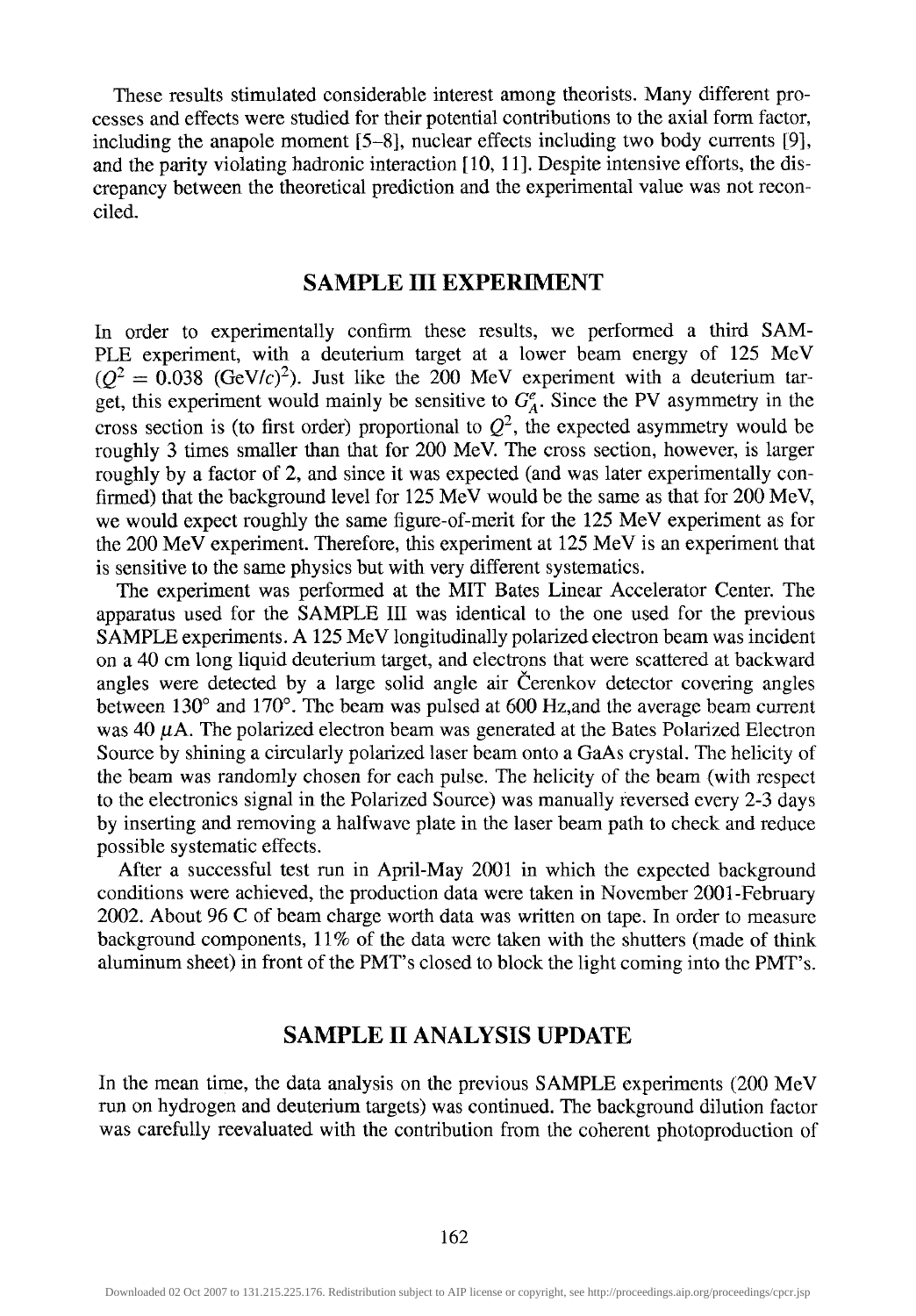$\pi^0$  on the deuteron taken into account using new experimental results. Moreover, electromagnetic radiative effects were reevaluated with an improved detector acceptance model, and the theoretical value for the asymmetry with which the experimental value is to be compared was reevaluated with full nuclear calculation [12] and an improved detector acceptance model. The overall effect is such that the final physics asymmetry is increased (closer to the theoretical prediction) by 10% and the theoretical prediction for the asymmetry is decreased (closer to the experimental value) by 2%. The implication of these updated results will be discussed at the end of the next section.

## **SAMPLE IH ANALYSIS PRESENT STATUS**

The data analysis was performed in a similar manner to the previous SAMPLE experiments. One of the differences from the analysis of the previous SAMPLE data is that the transmission (defined as the ratio of the beam intensity at the target to that at the end of the accelerator) was used as one of the parameters for the corrections procedure to correct for the intensity asymmetry due to the differential scraping at the energy defining slit.

In Fig. 1, the detector asymmetry is plotted as a function of time. The sign of the IN data is reversed. Correcting this raw asymmetry for the background dilution, the beam polarization, and electromagnetic radiative effects, we obtain the physics asymmetry. We then compare this physics asymmetry to the theoretical prediction, which was generated by averaging over the detector acceptance the results of the full nuclear calculation [12]. The comparison between the experimental asymmetry with the theoretical prediction is plotted in Fig. 2 for both SAMPLE II (updated results) and SAMPLE III. The data for both energies are consistent with the theoretical prediction with the value of  $G^e_A$  taken from Ref. [5].



**FIGURE 1.** Results for the detector signal asymmetry for SAMPLE III. Each data point represents the average of the detector asymmetry between two halfwave plate state changes. The OUT data are plotted in red and the IN data are plotted in blue. The sign of the IN data is reversed.

163